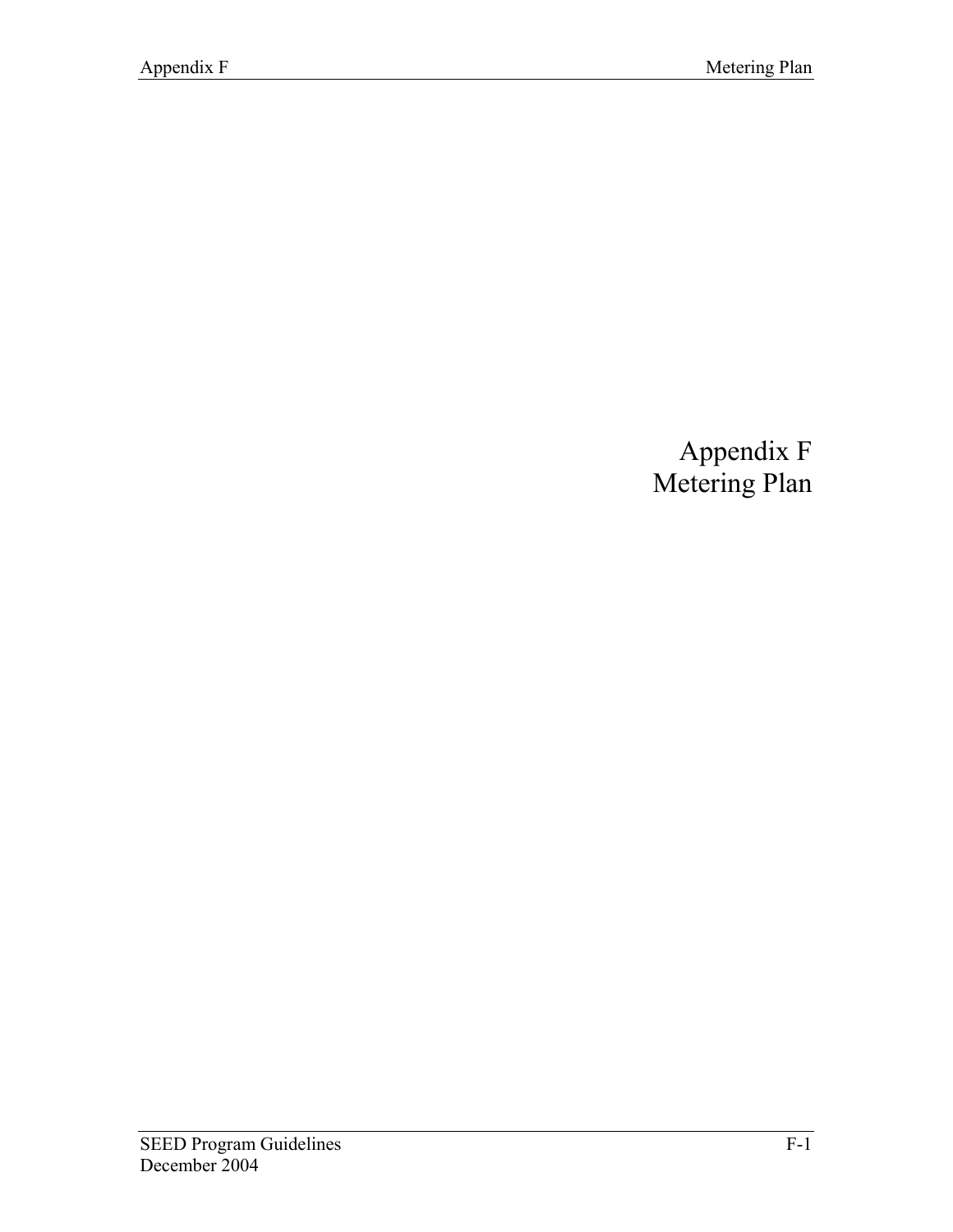# **I. PURPOSE OF THIS GUIDELINE**

The purpose of this Metering Plan guideline is to provide information to assist the Agency, its representative or Energy Analyst in the formulation of a Metering Plan that is to be incorporated in the Energy Analysis Report and the Energy Systems Performance Verification Plan.

Useful guidelines can be found in ASHRAE's *HVAC Applications Handbook,* 1995, Chapter 37, "Building Energy Monitoring" (updated in the 1999 version, Chapter 39), American Society of Heating, Refrigerating, and Air Conditioning Engineers, Atlanta, GA.

## **II. OBJECTIVE OF METERING END USES WITHIN THE BUILDING**

The SEED rules (Appendix B) include a provision that the building will be monitored during 18 months of occupancy to make sure that the building is being operated according to the design. To reach that goal, it is necessary to monitor the *major* specific end uses within the building, and collect data that affect the end use such as the outside temperature.

The rules also state that in case significant differences between the monitored data and the modeling results are discovered during this period, the Agency needs to investigate to find the cause. This will result in either: 1) an adjustment can be made in either the model or the operation of the building, or 2) an explanation for the difference can be found that is acceptable to the Agency and the Department of Energy.

Furthermore, it is believed that metering will help manage the energy use of the building on a long term basis, assist in verifying utility billing, and offer the opportunity to select appropriate utility rate schedules if or when more choices in rates are being offered.

# **III. MONITORING AND DATA COLLECTION**

*1. Monitoring*

The Agency, in consultation with the Energy Analyst, the Design Team, and the Department of Energy need to choose which end uses are to be monitored in the building. *As a minimum,* the total electric and gas loads of the new or renovated facility need to be monitored separately from other (nearby) facilities. Monitoring water use is encouraged as well.

The Agency is encouraged to *separately* monitor, where practical, the major energy using equipment or systems. In general, heating, ventilating and air conditioning systems, electric motors, boiler and chiller loads, lighting, and where applicable, domestic water heating should be considered.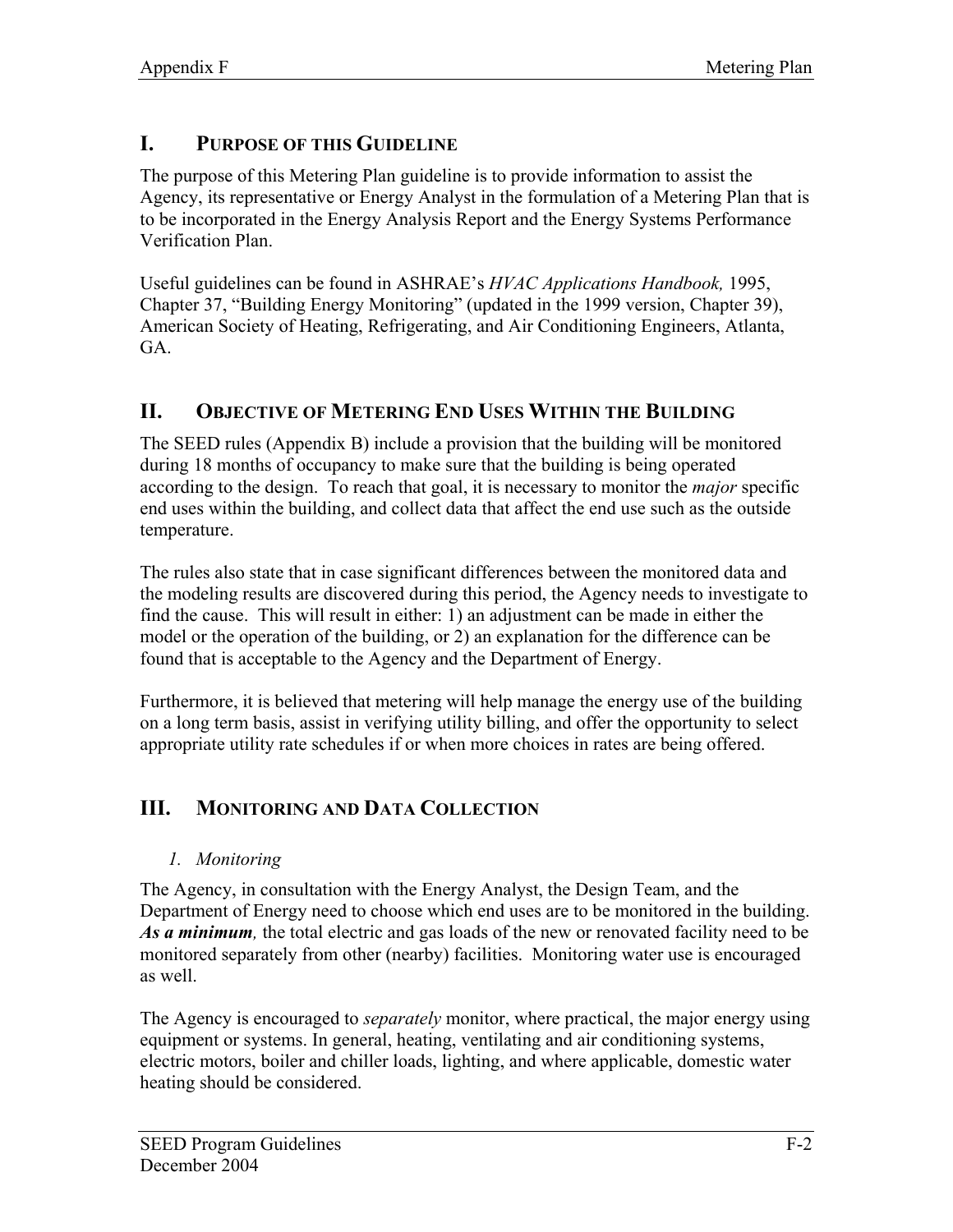#### *2. Data Collection*

*As a minimum,* manually collected *monthly* data should be collected and reported. *Hourly* data are preferable for the end use analysis and the comparison to the modeling results. Generally acceptable data formats and analysis procedures will not only help facilitate the comparison to the modeling results, but they are also helpful in comparing the performance of different buildings. The Agency Contact is encouraged to contact his or her department's building operations personnel or the Department of Administrative Services (DAS) to find out what software package is being used by the various state agencies. (Note: As the result of a coordinated effort by many state agencies in the fall of 2001, a software package for monitoring energy use was selected that is powerful and flexible. Many agencies have chosen to use this software package).

#### *3. Hardware*

The department's building operations personnel or DAS can also be helpful in choosing suitable metering hardware. The software specifications provide guidance as to the hardware and data format(s) that are compatible with the software. Many buildings have an energy management system installed at the time of construction, which may be compatible with the software as well.

## *4. Personnel*

It is extremely important to identify who is responsible for these long term monitoring activities and to provide adequate resources to do this work. Coordination with personnel who monitor and perform data analyses and quality control in other buildings within the agency will be helpful and save cost.

## *5. Process of identifying data monitoring points*

In the process of determining what loads should be sub-metered, the Agency can make use of the following:

- The Energy Analyst's expertise and modeling results will indicate the major energy using loads.
- The Energy Analyst's expertise and modeling results will indicate which factors significantly affect the energy use. Such factors need to be included in the monitoring effort (e.g., boiler start time and heating load varies with outside air temperature).
- As outlined in more detail in Appendix E with *the Energy Systems Performance Verification Plan*, the Design Intent document provides the owner's vision for the planned facility and expectations for how it will be used and operated. It describes the assumptions used for sizing and selection of systems (i.e., operating conditions, and design conditions, weather data, interior environmental criteria,